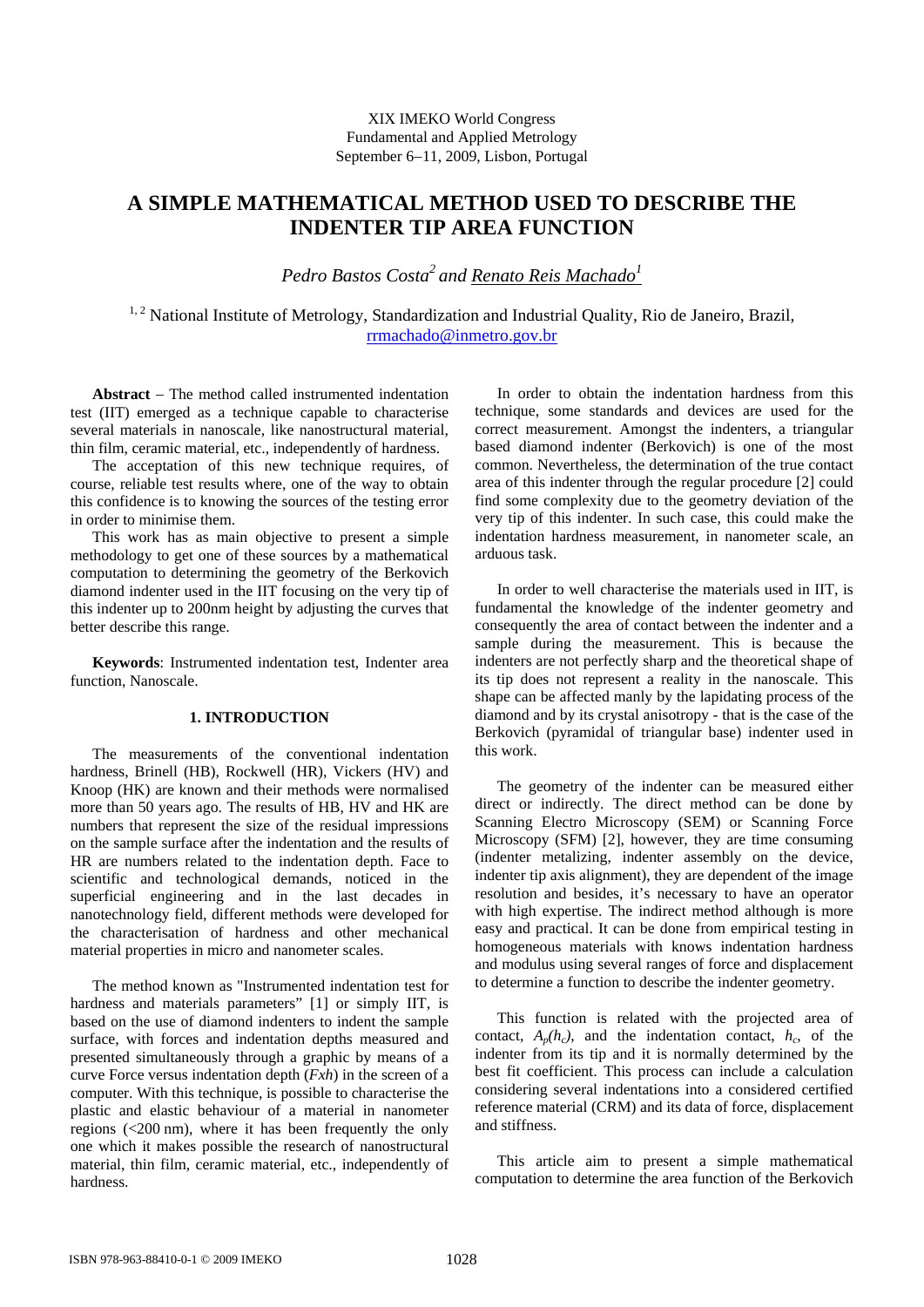indenter used to describe the contact area between the indenter tip and the sample in nanometer scale.

#### **2. MATERIALS AND METHODS**

In this study, were used three kinds of considered CRMs, the  $SiO<sub>2</sub>$ , the BK7 and the N-LAK33 [3]. These three materials were also used as the samples to be measured. The equipment used to do the nanoindentation tests was a Nanoindenter XP (MTS System Corporation, Oak Ridge, Tennessee, USA).

According to the ISO14577-2 standard [4] the determination of the area function could be done by a polynomial adjustment (1) based on the ideal geometry of a Berkovich indenter (2).

$$
A_p(h_c) = C_0 \cdot h_c^2 + C_1 \cdot h_c + C_2 \cdot h_c^{1/2} + C_3 \cdot h_c^{1/4} + C_4 \cdot h_c^{1/8} + \dots + C_n \cdot h_c^{1/n}
$$
  
\n
$$
A_p(h_c) = C_0 \cdot h_c^2
$$
 (2)

The initial term of  $(1)$  and  $(2)$ ,  $C_0$ , is knowing as the leader, and it could be written as a constant 24,5, where it is normally determined by a trigonometric relation of the triangular based pyramid. The other terms,  $C_1$ ,  $C_2$ , ...,  $C_n$ , of the (1) describes the geometric deviation of the indenter tip.

#### *2.1. Proposal of new methodology*

From the metrological point of view, the determination of the curve that describes the indenter geometry could be equal to a conventional calibration by comparison, where a true value [5] could be used to obtain an "error" value for a standard. Then this "error" could enter in the measured values budget during the quantity dissemination.

Bearing in mind this mode of comparison for the IIT, a "reference" curve obtained from the indentation hardness true values of a reference material could be used to determine the hardness of the remaining materials (samples). Then the determination of this curve could be done by using (2) and (3), where the indentation hardness  $(H_{IT})$  and the maximum applied force  $(F_{max})$  have to be known in order to determine the *hc*.

$$
H_{IT} = \frac{F_{\text{max}}}{A_p(h_c)}\tag{3}
$$

Based on (2), which refers to a perfect geometry, the constant  $C_0$  complies with a perfect pyramid of triangular base. So, this constant could be replaced by a calculated curves (4) or (5) through an interpolation of  $h_c$  values obtained in each nanoindentation test [6].

$$
A_p(h_c) = (0,1385 \cdot h_c^{-0.348}) \cdot h_c^2 \tag{4}
$$

$$
A_p(h_c) = (2 \cdot 10^{15} \cdot h_c^2 - 5 \cdot 10^8 \cdot h_c + 67,889) \cdot h_c^2
$$
 (5)

The equation 4 was obtained through a power interpolation, using the theoretical constants *X*, where *X* was got by using (3) modified, and the value of  $F_{max}$  and  $H_{IT}$  of each test for each sample.

In equation 5, the term in parentheses represents the curve obtained using the same methodology but with a polynomial adjustment.

The adjust could be changed according to the behaviour of the achieved constant for each CRM, where the hardness values could be determine either by a polynomial of second degree or by a power adjust. The method used in this work to obtain the curves was the Least Square Method because it normally provides a best fit from experimental tests [7].

Once the interpolate curve is done, the polynomial and exponential adjustments could be carried out.

Applying the proposed method, comparisons were made with all material. These materials were used either as a reference or as the samples to simulating a calibration. The values obtained were compared with the results from the software Analyst®, used by the nanoindenter XP-MTS®.

The criteria used to evaluate the proposed methodology were the relative error  $(E_R)$  (6) between the true value  $(V_T)$ and the measured value  $(V_M)$  obtained from the proposed methodology.

$$
E_R = \frac{V_M - V_T}{V_T} \cdot 100\tag{6}
$$

### **3. RESULTS**

In order to determine the indenter area function using the proposed methodology, it was considered the indentation contact, *h<sub>c</sub>*, previous performed on the samples SiO<sub>2</sub>, BK7 and N-LAK33 [3].

In each one of the three tests performed, the values of *hr* (intersection point of the tangent to the force removal curve at *Fmax* with the indentation depth-axis) were extracted and then used to calculate the values for  $h_c$  according to the ISO 14577-1 procedure [8].

The table 1 shows the results of  $h_c$ , in three levels of maximum force (Test A, Test B and Test C), obtained for the N-LAK33 CRM, where the hardness true value for the this material (9,8 GPa) were inserted into (3) to obtain the constants "*X*" given on the table 2 and used to calculate the indenter area.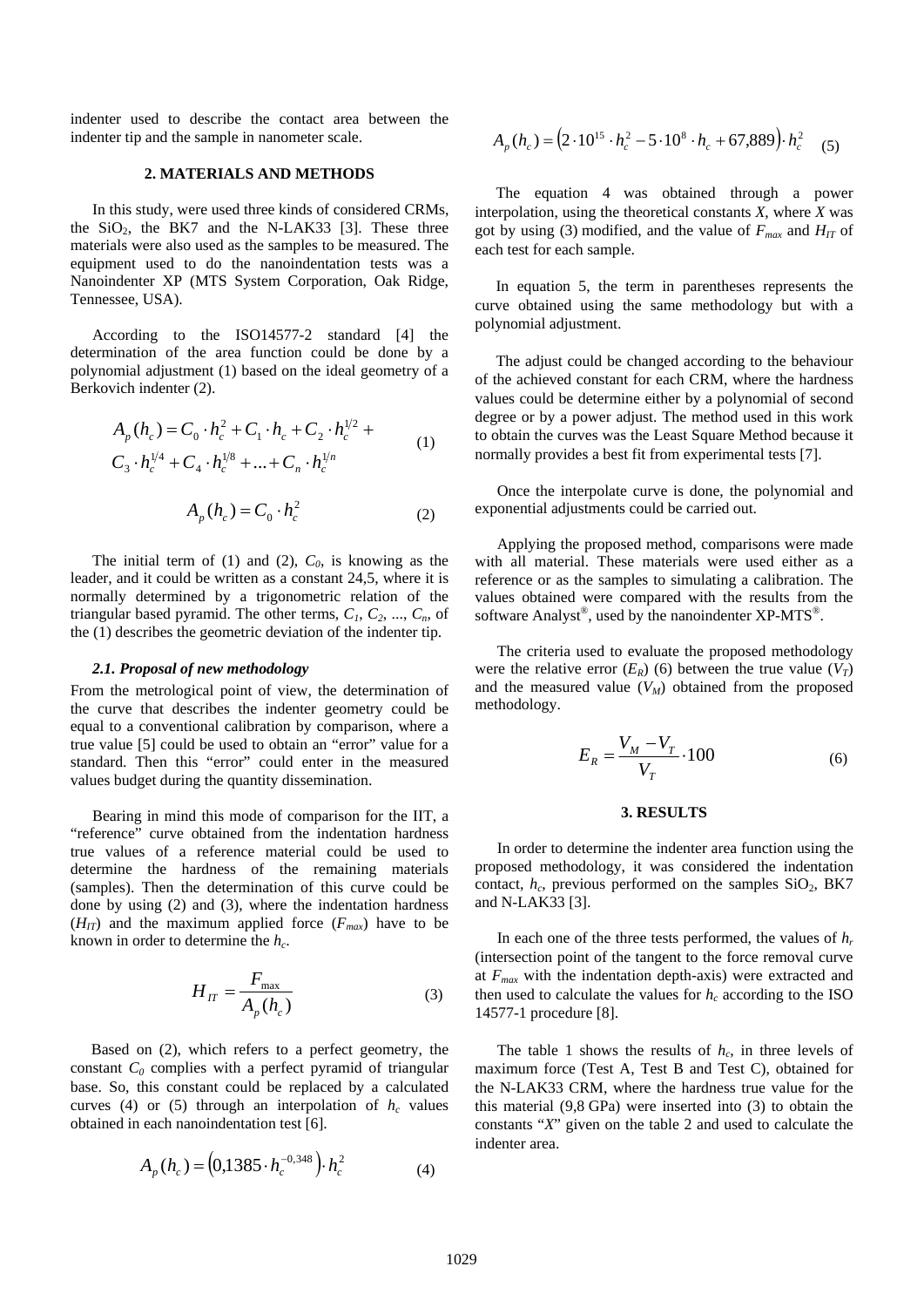Table 1.  $h_c$  results of the three tests performed, using the N-LAK33 as CRM.

| Test   | $h_r$ (nm) | $h_{max}(nm)$ | $F_{max}(mN)$ | $h_c$ (nm) |
|--------|------------|---------------|---------------|------------|
| Test A | 39,906     | 59,673        | 0.983         | 44.848     |
| Test B | 61.479     | 87,886        | 1.967         | 68,080     |
| Test C | 108,632    | 149.133       | 4.913         | 118,757    |

Table 2. Constants *X* calculated by the proposed method from IIT results for the N-LAK33 as CRM.

| Test force     | $h_c(m)$    | Constant X |
|----------------|-------------|------------|
| Test A - 1mN   | 0.000000045 | 49.86239   |
| Test $B - 2mN$ | 0.000000068 | 43.29723   |
| Test $C - 5mN$ | 0.000000119 | 35,54414   |

From these new constant values, table 2, an interpolate curve, Fig. 1, using a polynomial adjustment was described for a Berkovich indenter tip area.



Fig. 1. Interpolated curve of the reference material, N-LAK33, from the polynomial adjustment.

The table 3 shows the results of indentation hardness (software and  $V_M$ ), calculated for SiO2 and BK7 samples, using the N-LAK33 as the reference material and the indenter geometry extracted by (5) throughout a polynomial adjustment.

Table 3. Measured results  $(V_M)$  with a polynomial adjustment, machine software and hardness errors, using the N-LAK33 as CRM.

| SiO <sub>2</sub> | $V_M$ (GPa) | Software<br>(GPa) | $V_M$ error $(\%)$ | Software<br>$error (\%)$ |
|------------------|-------------|-------------------|--------------------|--------------------------|
| Test A           | 8,271       | 11,426            | 10,100             | 24,196                   |
| Test B           | 8,143       | 10,833            | 11,492             | 17,750                   |
| Test C           | 7,833       | 10,497            | 14,853             | 14,098                   |
|                  |             | Software          |                    | Software                 |
| BK7              | $V_M$ (GPa) | (GPa)             | $V_M$ error $(\%)$ | $error (\%)$             |
| Test A           | 6,204       | 10,883            | 27,862             | 26,547                   |
| Test B           | 7,339       | 9,361             | 14,662             | 8,849                    |
| Test C           | 6,672       | 8,736             | 22,414             | 1,581                    |

The absolute and relative errors indicated in table 3 were obtained from the comparison between the true hardness values of the samples SiO2 and BK7, (9,2 GPa and 8,6 GPa respectively) and from other two values obtained by the nanoindenter software and by the proposed methodology with a polynomial adjustment.

The relative error considered acceptable in this work was when the values obtained with new proposed method presented a smaller value compared with those calculated from the conventional method.

In the same way the table 4 is showing the results of absolute and relative error, by using the N-LAK33 as CRM but, in this time using a power adjustment.

| software and hardness errors, using the N-LAK33 as CRM. |             |       |  |                                   |
|---------------------------------------------------------|-------------|-------|--|-----------------------------------|
| Software                                                |             |       |  |                                   |
| SiO <sub>2</sub>                                        | $V_M$ (GPa) | (GPa) |  | $V_M$ error $(\%)$ Software error |
|                                                         |             |       |  |                                   |

Table 4. Measured results  $(V_M)$  with a power adjustment, machine

|        |             | souware  |                    |                |
|--------|-------------|----------|--------------------|----------------|
| SiO2   | $V_M$ (GPa) | (GPa)    | $V_M$ error $(\%)$ | Software error |
| Test A | 8,232       | 11,426   | 10,520             | 24,196         |
| Test B | 8.113       | 10,833   | 11,812             | 17,750         |
| Test C | 8,351       | 10.497   | 9,223              | 14,098         |
|        |             | Software |                    |                |
| BK7    | $V_M$ (GPa) | (GPa)    | $V_M$ error $(\%)$ | Software error |
| Test A | 6,182       | 10,883   | 28,120             | 26,547         |
| Test B | 7,325       | 9,361    | 14,830             | 8,849          |
| Test C | 7.385       | 8.736    | 14.127             | 1,581          |

The same procedure used to obtain the results of the tables 1 and 2 and then the tables 3 and 4 was the one used to carry out the comparison of the other two cited materials (SiO2 and BK7). In one moment it was used the SiO2 as CRM to construct the tables 5 and 6 and then the tables 7 and 8 and in another one, it was used the BK7as CRM to provide the values given on the tables 9, 10 and 11.

The polynomial adjustment obtained with the reference material SiO2 is represented by (7) and the power adjustment is represented by (8).

$$
A_p(h_c) = (2 \cdot 10^{15} \cdot h_c^2 - 4 \cdot 10^8 \cdot h_c + 61,061) \cdot h_c^2
$$
 (7)

$$
A_p(h_c) = (0,1514 \cdot h_c^{-0,3357}) \cdot h_c^2
$$
 (8)

| Test   | $hr$ (nm) | $h$ <i>max</i> $(nm)$ | $Fmax$ (mN) | $hc$ (nm) |
|--------|-----------|-----------------------|-------------|-----------|
| Test A | 41,349    | 75,105                | 0,983       | 49,788    |
| Test B | 74,196    | 127,089               | 2,456       | 87,419    |
| Test C | 111.971   | 187.109               | 4.916       | 130,756   |

From the results of the table 5 and (3) it was possible to calculate the constants *X* showed on the table 6.

Table 6. Constants *X* calculated by the proposed method from IIT results for the SiO2 as CRM.

| Test force     | $hc$ (m)    | Constant $X$ |
|----------------|-------------|--------------|
| Test $A - 1mN$ | 0.000000050 | 43.110       |
| Test $B - 2mN$ | 0.000000087 | 34.929       |
| Test $C - 5mN$ | 0.000000131 | 31.253       |

 $\mathsf I$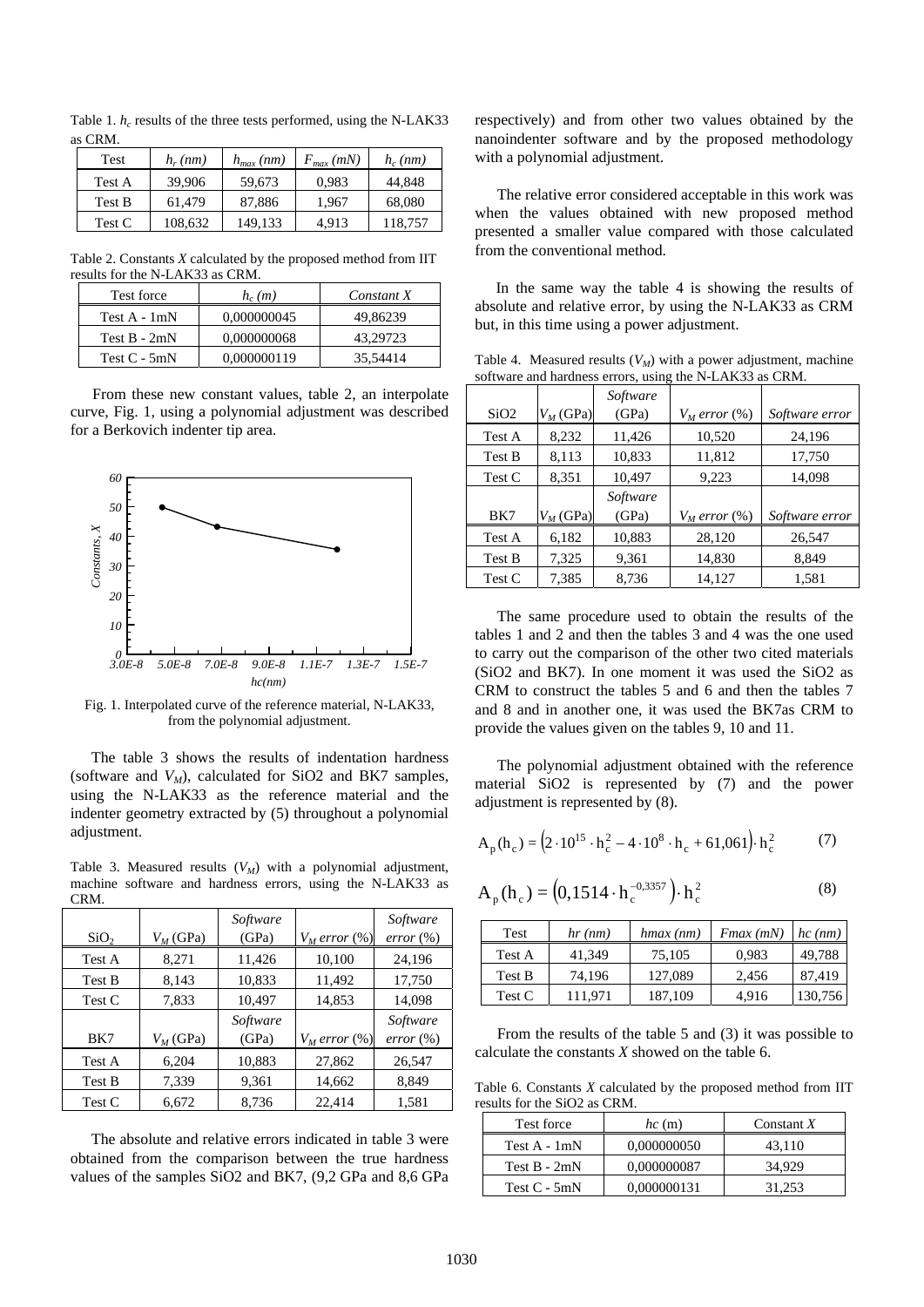Figure 2 is showing an interpolated curve by using the polynomial adjustment and the constants of the table 6 to described indenter tip area of a Berkovich indenter.



Fig. 2. Interpolated curve of the reference material, SiO2, from the polynomial adjustment.

The table 7 and 8 shows the results of indentation hardness (software and  $V_M$ ), calculated for BK7 and N-LAK33 samples, using the SiO2 as the reference material by applying the polynomial and power adjustment respectively.

Table 7. Measured results  $(V_M)$  with a polynomial adjustment, machine software and hardness errors, using the SiO2 as CRM.

|           |             | Software |                    | Software error |
|-----------|-------------|----------|--------------------|----------------|
| BK7       | $V_M$ (GPa) | (GPa)    | $V_M$ error $(\%)$ | (% )           |
| Test A    | 6,431       | 10,883   | 25,222             | 26,547         |
| Test B    | 6,898       | 9,361    | 19,787             | 8,849          |
| Test C    | 5,582       | 8,736    | 35,088             | 1,581          |
|           |             |          |                    |                |
|           |             | Software |                    | Software error |
| $N-LAK33$ | $V_M$ (GPa) | (GPa)    | $V_M$ error $(\%)$ | (% )           |
| Test A    | 10,365      | 14,026   | 5,765              | 43,122         |
| Test B    | 9,845       | 13,166   | 0.461              | 34,347         |

Table 8. Measured results  $(V_M)$  with a power adjustment, machine software and hardness errors, using the SiO2 as CRM.

| BK7     | $V_M$ (GPa) | Software<br>(GPa) | $V_M$ error $(\%)$ | Software error<br>(% ) |
|---------|-------------|-------------------|--------------------|------------------------|
| Test A  | 6,951       | 10,883            | 19,170             | 26,547                 |
| Test B  | 8,177       | 9,361             | 4,918              | 8,849                  |
| Test C  | 8,203       | 8,736             | 4,621              | 1,581                  |
| N-LAK33 | $V_M$ (GPa) | Software<br>(GPa) | $V_M$ error $(\%)$ | Software error<br>(% ) |
| Test A  | 11,017      | 14,026            | 12,418             | 43,122                 |
| Test B  | 11,005      | 13,166            | 12,300             | 34,347                 |
| Test C  | 10,890      | 12,012            | 11,123             | 22,571                 |

In this study, by using the BK7 as CRM and the behavior of the constant *X* (table 10), it was possible to determine and validate the results of the indenter tip geometry only through a polynomial adjustment.

Table 9.  $h_c$  results of the three tests performed, using the BK7 as CRM.

| Test   | $hr$ (nm) | $h$ <i>max</i> $(nm)$ | $Fmax$ (mN) | $hc$ (nm) |
|--------|-----------|-----------------------|-------------|-----------|
| Test A | 45,019    | 71,067                | 0.781       | 51,531    |
| Test B | 82,643    | 124,069               | 2.455       | 92,999    |
| Test C | 126,489   | 183,695               | 4.9119      | 140,790   |

Table 10. Constants *X* calculated by the proposed method from IIT results for the BK7 as CRM.

| Test force     | $hc$ (m)    | Constant $X$ |
|----------------|-------------|--------------|
| Test A - 1mN   | 0.000000052 | 34,21807     |
| Test $B - 2mN$ | 0.000000093 | 33,01470     |
| Test $C - 5mN$ | 0.000000141 | 28.81381     |

From the constant  $X$  of the table 10, it was possible to determine the curve, Fig. 3, that describe the indenter tip geometry from the use of (9) and the BK7 data as reference material.

$$
A_p(h_c) = \left(-7.10^{4} \cdot h_c^2 + 7.10^7 \cdot h_c + 32.552 h_c^2\right)
$$
 (9)



Fig. 3. Interpolated curve of the reference material, BK7, from the polynomial adjustment.

The following table 11 is presenting the measurement result obtained from the samples SiO2 and NLAK33 through theirs comparison with the BK7 CRM.

Table 11. Measured results  $(V_M)$  with a polynomial adjustment, machine software and hardness errors, using the BK7 as CRM.

| SiO2   | $V_M$ (GPa) | Software<br>(GPa) | $V_M$ error $(\%)$ | Software error<br>(% ) |
|--------|-------------|-------------------|--------------------|------------------------|
| Test A | 11,562      | 11,426            | 25,677             | 24,196                 |
| Test B | 9.644       | 10,833            | 4,822              | 17,750                 |
| Test C | 9,669       | 10,497            | 5,099              | 14,098                 |
|        |             | Software          |                    | Software error         |
| NLAK33 | $V_M$ (GPa) | (GPa)             | $V_M$ error $(\%)$ | (% )                   |
| Test A | 14,253      | 14,026            | 45,442             | 43,122                 |
| Test B | 12,453      | 13,166            | 27,071             | 34,347                 |
| Test C | 11,239      | 12,012            | 14,685             | 22,571                 |